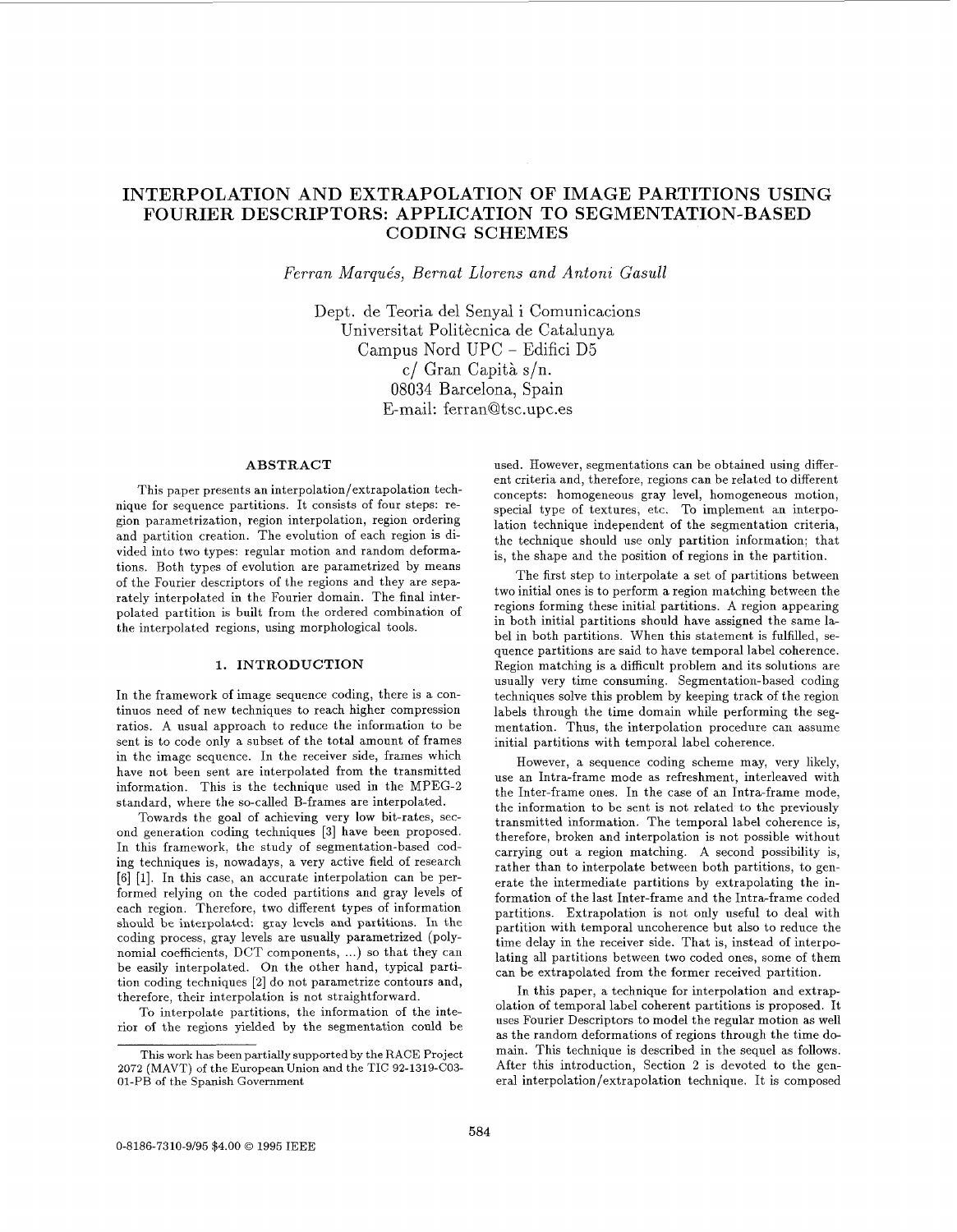of four steps: region parametrization, region interpolation, region ordering and creation of a partition. Section **3** details the specific implementation of each of these four steps. To evaluate the interpolation technique, some results are presented in Section **4** and some conclusions are driven.

## 2. GENERAL SCHEME

Partition interpolation and extrapolation can be stated as: given two initial partitions  $P_i$  and  $P_j$ , each one composed of a set of regions  ${R_{ik}} {R_{jk}}$ , respectively, new partitions have to be found representing the evolution from  $P_i$  to  $P_j$ (interpolation) as well as beyond  $P_i$  (extrapolation).

Two different approaches can be proposed for the problem of image partition interpolation. A first approach is to interpolate directly the initial partitions, jointly analyzing all the regions in the image [4]. This approach is only feasible when regions slightly vary their position from the first to the last partition. A second approach is to interpolate each region separately and, afterwards, to combine the interpolated regions in order to build the interpolated partitions. This approach can handle partitions without constrains in the region positions. Given this capability, this approach has been chosen in this work.

The general interpolation/extrapolation scheme relies on the shape and position information of each region. Region evolution through the time domain is divided into two types: regular motion and random deformations. Regular motion is described by a given motion model (e.g.: translation, zoom and/or rotation). The region evolution that cannot be described by regular motion is said to be random deformations. Both types of information should be parametrized for each region in order to easily obtain its interpolation. There exist techniques that, rather than parametrizing regions, perform the interpolation by computing a geodesical distance between regions in the initial partitions [4] [7]. Such an approach does not allow to extrapolate, given the fact that the geodesical distance is only defined between the two initial partitions  $P_i$  and  $P_j$ .

Once regions in both partitions have been parameterized, their parameters are interpolated. This parameter interpolation yields a separated representation of the evolution of each region. That is, for each region, its position and shape are obtained at each interpolated partition. The region interpolation has to handle the problem of regions which are only in one of the two initial partitions (appearing or disappearing regions). In addition, interpolated regions cannot be directly combined to obtained the final interpolated partition. When combining them, two problems arise. First, interpolated regions can overlap and, second, some parts of the space may not be covered by any region.

To solve the first problem, regions are ordered. This ordering gives priority to one region with respect to its neighbors so that, in case of overlap, the area of overlapping is assigned to this region. Finally, after combining the interpolated regions following the above ordering, uncovered areas should be assigned to some of the neighbor regions. This is done in order to ensure that a final partition is achieved. The complete scheme is illustrated in Figure **1.** 



Figure 1: General scheme

## **3. IN'TERPOLATION/EXTRAPOLATION** OF IMAGE **PARTITIONS**

In this section, specific implementations of the above four steps are described. They use a Fourier descriptor representation and mathematical morphology tools.

#### **3.1.** Region *parametrization*

A given region from both initial partitions (that is,  $R_{ip}$  and *RJp)* is separately parametrized. Their contours are described as two complex functions  $z_{ip}[n]$  and  $z_{jp}[n]$ , namely position functions, where both contours have been normalized to contain the same number of samples N. There is a direct relationship between a position function *z[n]* and its Fourier transform  $Z[k]$ . This transform yields the Fourier descriptor definition:

$$
Z[k] = \frac{1}{N} \sum_{n=0}^{N-1} z[n] e^{-j\frac{2\pi}{N}kn}
$$
 (1)

From the Fourier descriptors, a new set of parameters can be defined. This set is more useful for describing the evolution of the contours and, therefore, for interpolation purposes. The evolution between two regions  $R_{ip}$  and  $R_{jp}$ can be represented as the differences between their contour representations  $z_{ip}[n]$  and  $z_{jp}[n]$ . This evolution can be divided into two types: regular motion and random deformations. The human visual system is much more sensitive to errors in the interpolation of the regular motion than of the random deformations. Therefore, the information related to regular motion is extracted first from the Fourier descriptors and treated separately. Afterwards, the Fourier descriptors are normalized with respect to the regular motion parameters *so* that parameters **describing the**  random deformations are obtained. In this work, regular motion corresponds to equiform transformations [8] : translation  $(\mathcal{D}_{\zeta}, \zeta \in C)$ , zooming  $(\mathcal{S}_{\beta}, \beta \in R^+)$  and rotation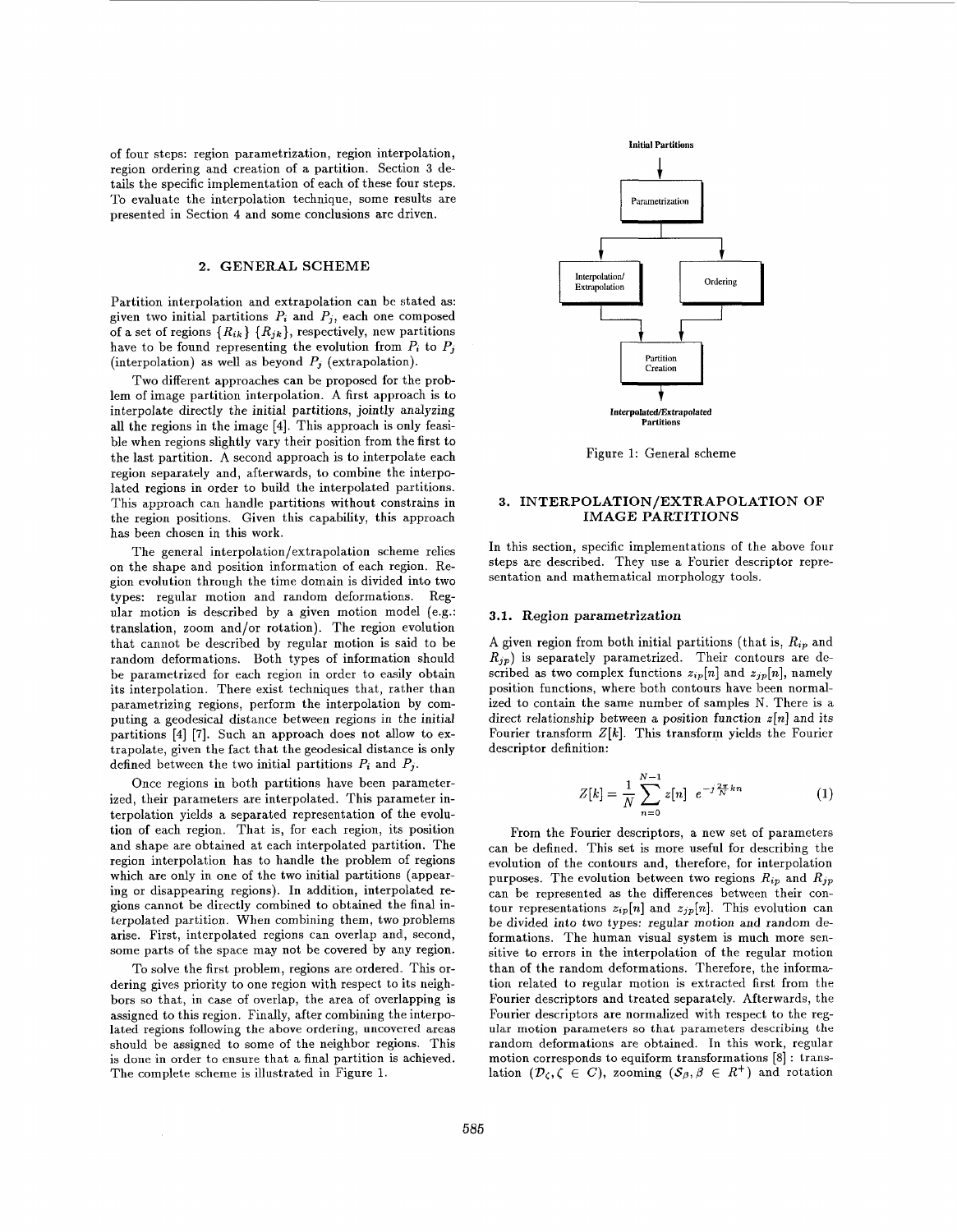$(\mathcal{R}_{\alpha}, \alpha \in [0, 2\pi])$ . The parameters related with these concepts are:

Gravity center  $\zeta$ : It is related to the translation. It is obtained directly from the first Fourier descriptor. The contour representation is normalized  $\mathcal{D}_c$  by substracting this sample to the Fourier descriptors:

$$
\zeta = Z[0], \ \mathcal{D}_{\zeta}Z[k] = Z[k] - \zeta \delta[k] \tag{2}
$$

Size  $\beta$ : It is related to the zooming. It is obtained as the magnitude of the Fourier descriptors. The contour representation is normalized  $S_\beta$  by dividing the Fourier descriptors by their euclidean norm:

$$
\beta = || Z[k] ||_2, S_{\beta}Z[k] = \frac{Z[k]}{\beta}
$$
 (3)

Angle of rotation  $\alpha$  and initial point  $\tau$ : They are related to the rotation. Several methods for estimating both parameters separately have been analyzed. Nevertheless, the most robust technique has shown to be a joint estimation of both parameters. This technique adds a line phase to the phase of the Fourier descriptors so that the two coefficients of greatest magnitude,  $Z[k_1]$  and  $Z[k_2]$ , become real after normalization  $\mathcal{T}_{\tau}$   $\mathcal{R}_{\alpha}$ . That is,

$$
\mathcal{L}(Z^*[k]) = \mathcal{L}(\mathcal{T}_{\tau} \mathcal{R}_{\alpha} \mathcal{S}_{\beta} \mathcal{D}_{\zeta} Z[k]) \tag{4}
$$

$$
\angle(Z^*[k]) = \angle(Z[k]) + \frac{2\pi}{N}\tau k + \alpha = 2\pi r, \quad r \in Z \quad (5)
$$

Actually, the estimation of these two parameters is done in such a way that it already accounts with the contour evolution. That is, parameters related to the rotation of region  $R_p$  are computed using information from the contours in both images,  $Z_{ip}[k]$  and  $Z_{jp}[k]$ . This is implemented by using for normalization the two coefficients  $i$ and *j* leading to the two greatest magnitude of the product  $MP[k] = \| Z_{ip}[k] Z_{jp}[k] \| (MP[k_1] > MP[k_2] \text{ is assumed}).$ In order not to withdraw possible correct solutions, all cases where  $0.1MP[k_2] < MP[k]$  are analyzed. Using (5), each pair of possible coefficients results in a set of pairs of normalization parameters  $(\alpha, \tau)$ . To chose the final pair  $(\alpha, \tau)$ , a measure of dissimilarity is utilized:

$$
d[Z_1^*, Z_2^*] = ||Z_1^* - Z_2^*||_2 \tag{6}
$$

This measure may yield solutions representing very large rotations. Such rotations are not usual in the addressed application. Thus, a pair  $(\alpha, \tau)$  leading to a solution close to the minimum one but involving a smaller rotation is chosen:

$$
d[Z_1^*, Z_2^*]_{min\alpha} < 2d[Z_1^*, Z_2^*]_{minimum} \tag{7}
$$

After this final normalization, contours are represented by two sets of parameters. The first set is related to the regular motion of the region  $(\zeta,\beta,\alpha,\tau)$  whereas the second set  $(Z^*[k])$  is related to the random deformations.

Given that the normalization of a region  $R_p$  is done using the contour representation of this region in both initial partitions  $(Z_{ip}[k]$  and  $Z_{jp}[k])$ , conflictive regions (appearing or disappearing regions) have to be handle separately. For such regions, a weighted average of the parameters of their neighbor regions is computed. The weights depend on the amount of contour points that are shared between the given region and its neighbor. The parameters of the neighbor region being closer to the averaged parameters are assigned to the conflictive region.

### **3.2.** Region **interpolation/extrapolation**

The above set of parameters is interpolated in order to obtained the contour representation of the interpolated regions. Several techniques have been analyzed for interpolating both the regular motion and the random deformations. For the case of regular motion parameters, linear interpolation leads to a result which is more pleasant for the human visual system. It yields smooth transitions between regions.

Different solutions for the interpolation of random deformation parameters have been also analyzed. Actually, four different techniques for interpolating the normalized Fourier descriptors *Z\*[k]* have been tested: Cartesian interpolation, polar interpolation, high frequency substitution and high frequency elimination [5]. Best results, in terms of leading to a deformation conforming to natural objects motion, have been obtained using the Cartesian interpolation. Note that the above technique for interpolation of regular motion and random deformation parameters can also be applied for extrapolation purposes.

Figure 2 shows an example of the interpolation of a region obtained from the segmentation of the image sequence *Table-Tennis.* This example is used to illustrate the importance of using the procedure to estimate  $\alpha$  and  $\tau$ , above presented. In the first case, the two interpolated regions are obtained with the pair  $(\alpha, \tau)$  leading to the minimum of the measure of dissimilarity **(6),** whereas in the second case, the solution constrained in rotation **(7)** is presented. Note that the second solution yields a more natural motion.



Figure 2: Example of interpolation constrained in rotation

#### **3.3.** Region ordering

Once all the regions have been separately interpolated, they are ordered so that possible overlappings are solved. The ordering gives priority to those regions having a smaller amount of random deformations with respect to their neighbors. This procedure assumes that if the evolution of a region  $R_p$  can be represented only relying on the regular motion in a more accurate way than its neighbors, this region should preserve, as much as possible, the actual shape given by its interpolation.

The ordering is obtained by computing a distance on the normalized contours  $z_{ip}^*[n]$  and  $z_{ip}^*[n]$ . Different distances have been analyzed and the best results, in terms of visual quality, have been obtain with the norm  $L_{\infty}$ .

higher order level (lower priority) than the non-conflictive Conflictive regions (appearing or disappearing ones) have